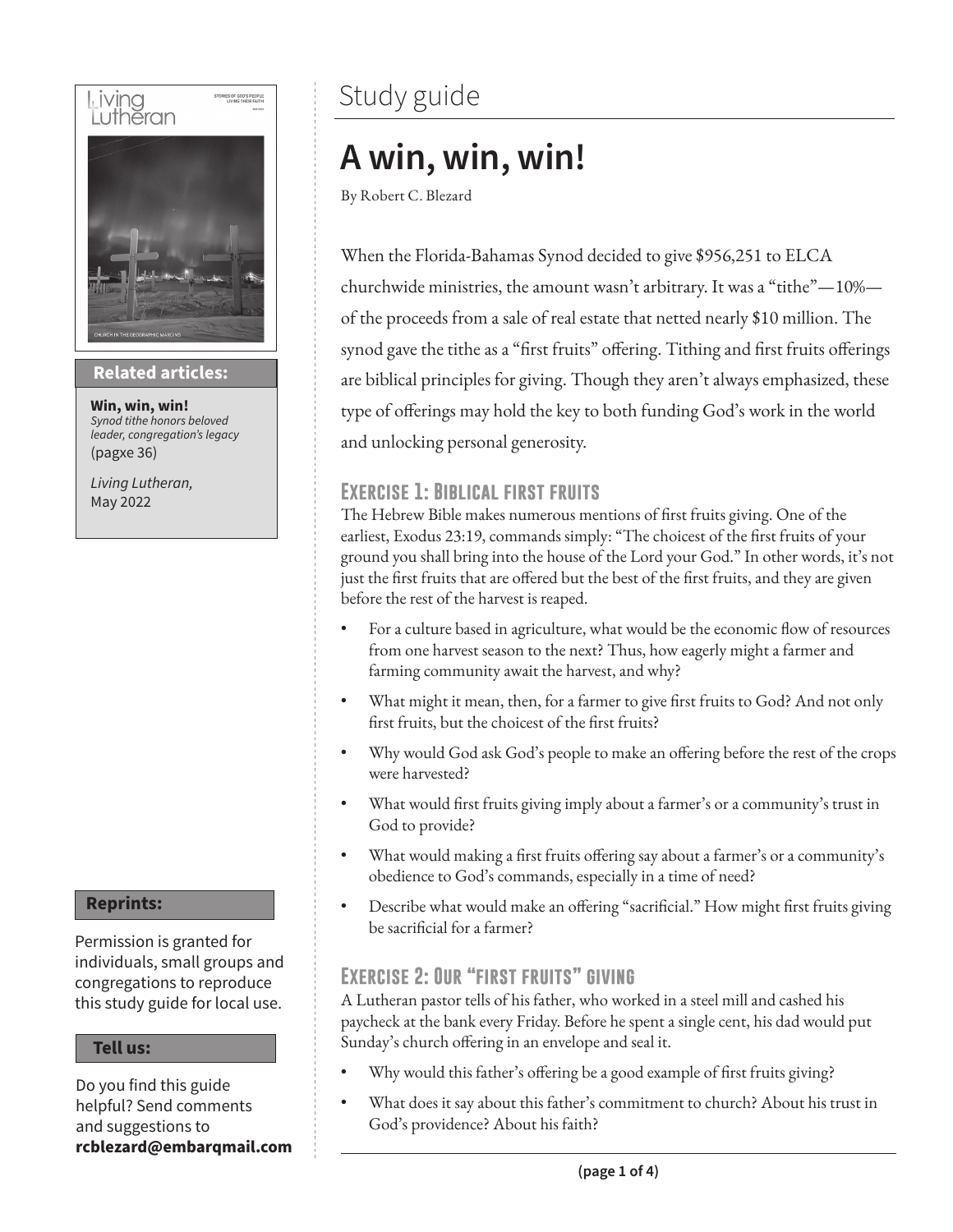

#### **Contact us:**



8765 W. Higgins Rd. Chicago, IL 60631 (800) 638-3522, ext. 2540 **livinglutheran@elca.org livinglutheran.org**

*Living Lutheran* is the magazine of the Evangelical Lutheran Church in America.



**Evangelical Lutheran Church in America** God's work. Our hands.

### Study guide: **A win, win, win!** *continued*

- Do you look at your personal church offering in terms of first fruit giving? Why or why not?
- What would a first fruits offering be for you, personally, and your family? How might your family's offering pattern reflect your trust in God and commitment to church?
- If every family gave to your church on the basis of first fruits, how would that affect the congregation's cash flow?
- Does your congregation give first fruits in Mission Support to synodical and churchwide ministries? Why or why not?
- What does your congregation's offering pattern say about its trust in God and commitment to faith?

### **Exercise 3: Biblical tithing**

The Hebrew Bible repeatedly lifts up tithing—giving a tenth of one's income to God's ministries—as a benchmark for faithful giving. In the agricultural culture of the early Israelites, this usually meant giving to the temple 10% of produce and livestock (a provision was made for those who gave with money). The biblical assumption is that everything belongs to God, and God's people are allowed to keep 90% of what we accrue.

- For what reasons would the Hebrew Bible set 10% as a standard for giving?
- What would tithing have said about a Hebrew individual's or family's commitment to God and faith?
- How might the Hebrew people's faith communities have functioned with 10% of collective income being given to the temple?
- As people of faith, what do you think about tithing? Is it a good idea?

### **Exercise 4: Christian tithing**

Tithing causes a bit of controversy in Christian circles. Citing, among other passages, Paul's teaching in 2 Corinthians 9:7 ("Each of you must give as you have made up your mind, not reluctantly or under compulsion"), some thinkers argue that tithing is part of the Old Testament's legal code that Christians are no longer obligated to follow.

Others, citing Jesus's pronouncement of Matthew 5:18 ("For truly I tell you, until heaven and earth pass away, not one letter, not one stroke of a letter, will pass from the law until all is accomplished"), argue that tithing is still required for Christians.

Many mainstream Christians avoid the whole debate by arguing a middle ground: Tithing isn't a mandate for Christians, but it's still a good idea and a worthy benchmark for faithful giving.

- What do you think about tithing?
- How would your congregation's financial picture change if every family tithed?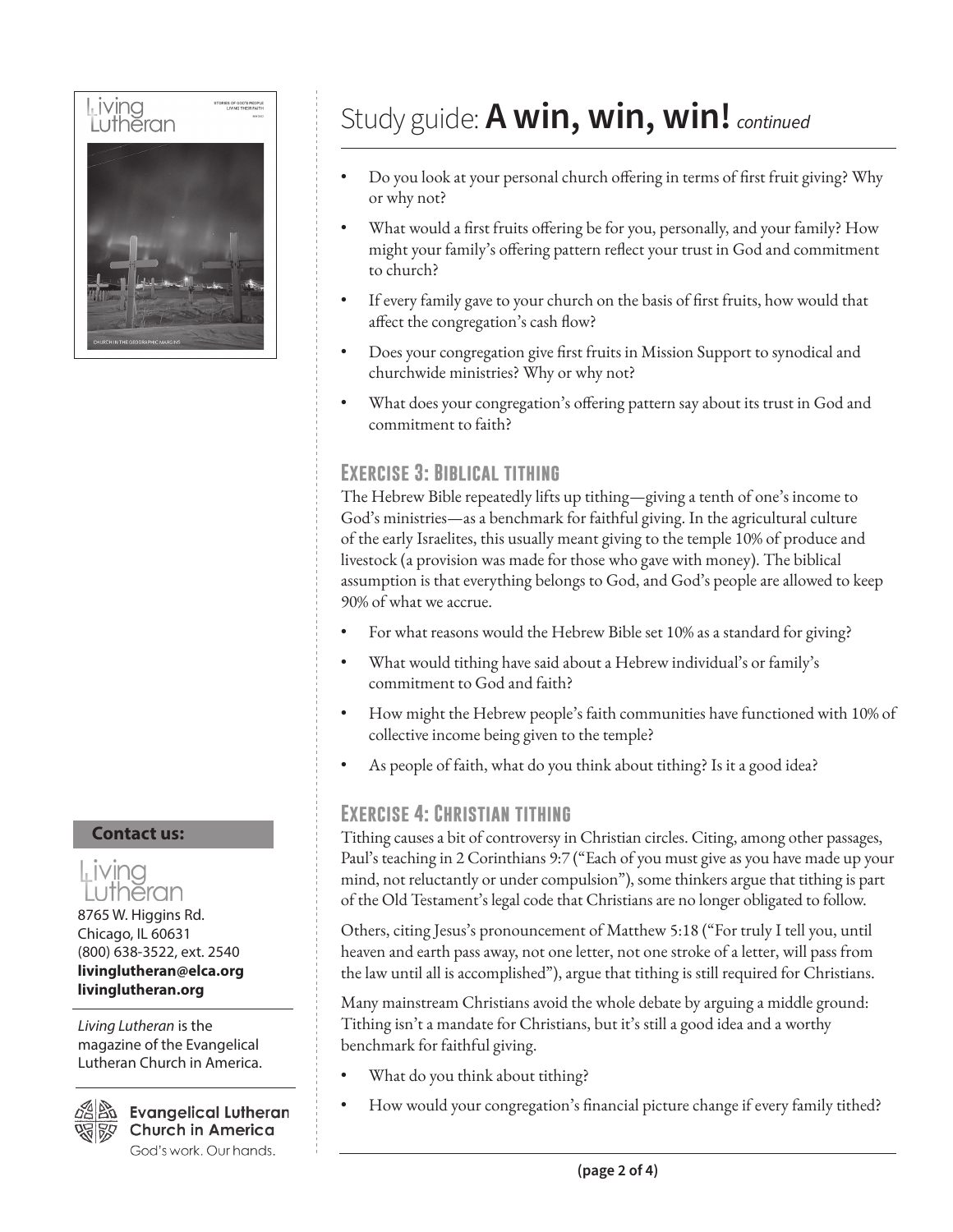

#### **Contact us:**



(800) 638-3522, ext. 2540 **livinglutheran@elca.org livinglutheran.org**

*Living Lutheran* is the magazine of the Evangelical Lutheran Church in America.



**Evangelical Lutheran Church in America** God's work. Our hands.

### Study guide: **A win, win, win!** *continued*

- How would your synod's financial picture change if every congregation tithed its income in Mission Support? How would that of churchwide ministries change?
- What does your congregation teach you about what constitutes a satisfactory, faithful offering to make to God's ministries?
- Does your congregation encourage people to calculate their offerings based on a percentage of income or a lump-sum basis? Why would this make difference?
- Could everyone in your congregation afford to tithe? Why or why not? What's the difference between a wealthy family that could tithe but doesn't, and a poor family that simply can't afford 10%?
- Why might tithing be a useful target for an individual's or family's offering to the ministries of God?
- How would you define a "sacrificial" offering? How might families determine what level of giving is sacrificial for them?
- How might your congregation teach its members about what constitutes a sacrificial level of giving?

### **Exercise 5: Malachi's tithing promise**

The prophet Malachi, whose book is the last before the New Testament, links tithing to a promise (3:8-12): "Will anyone rob God? Yet you are robbing me! But you say, 'How are we robbing you?' In your tithes and offerings! You are cursed with a curse, for you are robbing me—the whole nation of you! Bring the full tithe into the storehouse, so that there may be food in my house, and thus put me to the test, says the Lord of hosts; see if I will not open the windows of heaven for you and pour down for you an overflowing blessing. I will rebuke the locust for you, so that it will not destroy the produce of your soil; and your vine in the field shall not be barren, says the Lord of hosts. Then all nations will count you happy, for you will be a land of delight, says the Lord of hosts."

- Can you rob someone of something she does not own? What, then, is Malachi saying about the true ownership of the community's tithes and offerings?
- What does Malachi say are the consequences of the community's "robbery"?
- Correspondingly, what are the promised blessings that will flow if the community tithes?
- What "test" does God, through Malachi, permit God's people to make? Why?
- Addressed to a community of God's people, Malachi's challenge would have to be fulfilled by the individuals and families of the community. Therefore, how would a rabbi preach and teach on this passage? How should a God-fearing person respond?
- How do you think Malachi's challenge applies to followers of Jesus today? Why?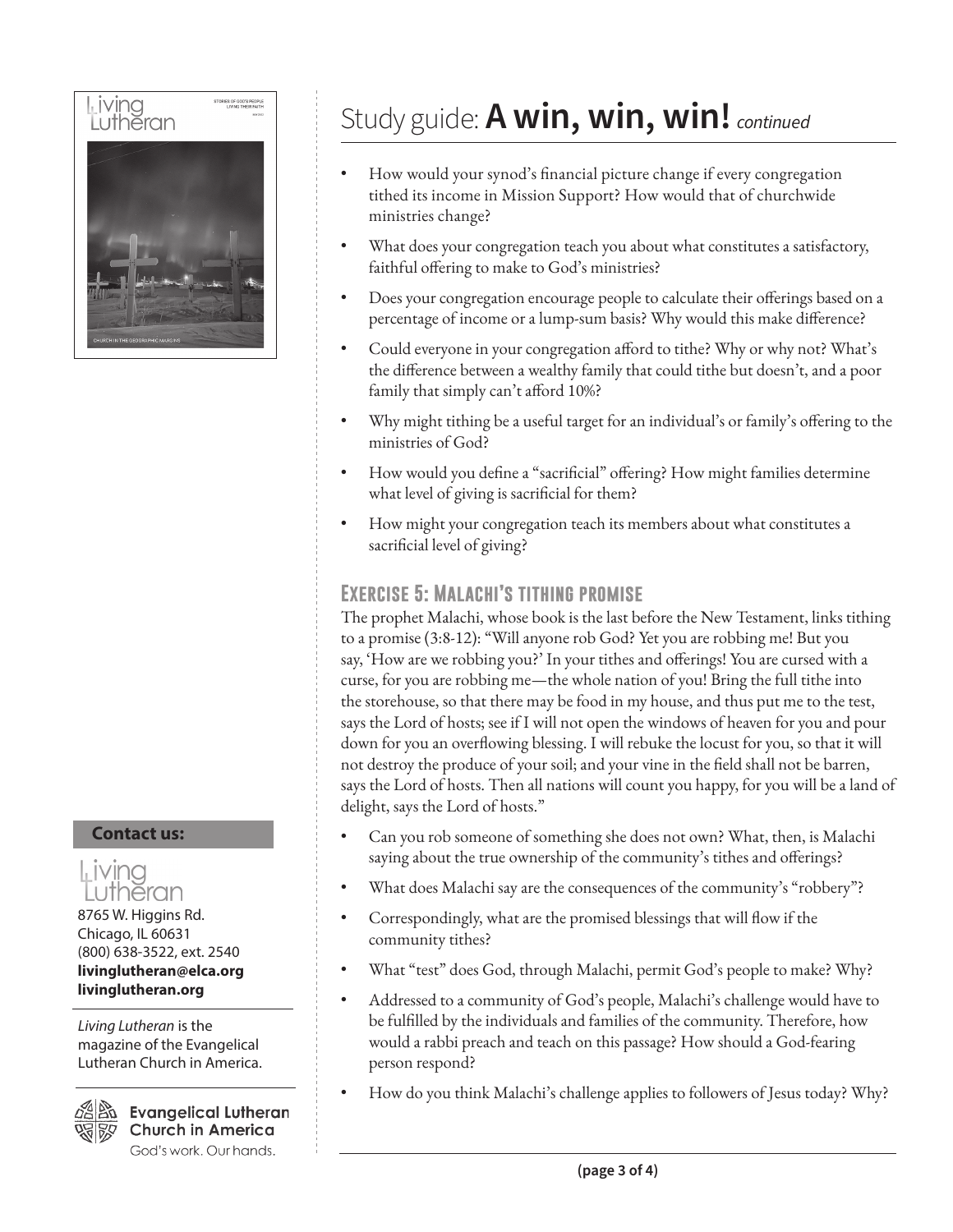# Living STORIES OF GOD'S PEOPLE Luthĕran

### **About the study guide author:**

#### **Rob Blezard**

is pastor of St. Paul Lutheran Church in Aberdeen, Md. He earned a Master of Divinity degree



from Boston University School of Theology and has done further study at the Lutheran Theological Seminary at Gettysburg (Pa.), now called United Lutheran Seminary.

### **Contact us:**



Chicago, IL 60631 (800) 638-3522, ext. 2540 **livinglutheran@elca.org livinglutheran.org**

*Living Lutheran* is the magazine of the Evangelical Lutheran Church in America.



**Evangelical Lutheran Church in America** God's work. Our hands.

### Study guide: **A win, win, win!** *continued*

### **Exercise 6: Tither testimony**

People who take the plunge and decide to tithe often have an interesting story to tell. Far from being a hardship, many tithers say that tithing has actually opened them to a new world of generosity and fulfillment. To explore tithing more deeply, invite someone who tithes to speak to your study group or in a forum. You might ask:

- When did you start tithing and why?
- Was it hard to start tithing? Is it hard to maintain?
- Why do you continue to tithe? What do you get out of it?
- How has tithing affected your personal generosity? Are you more generous now or less?
- What advice would you give to someone who was thinking about tithing?

### **Discussion questions**

- The Florida-Bahamas Synod's gift to churchwide ministries represents *both* a first fruits offering and a tithe. What does that say about the synod's commitment to church? About its faith in God's ability to provide for its needs? About the synod's understanding of our church's three expressions: congregation, synod and churchwide? What can your congregation learn from the example of the synod's offering?
- Why is first fruits giving special? If someone pays all one's bills first, then makes an offering to the ministries of God, what kind of giving is that? What would that kind of giving say about one's trust in God to provide and one's commitment to faith?
- What circumstances might a family or congregation encounter that would make first fruits giving impossible, or at least a severe hardship? What would be good financial and religious advice for a family or congregation in such a situation?
- Tithing is giving 10% of one's income to the ministries of God. For modern-day people of God who want to tithe, would that be 10% after-tax net or of gross income before taxes? How might a family decide?
- As a percentage of income, how much does your family offer to the church every year? If you are not tithing, what sacrifices would your family have to make in order to begin tithing? How might your family "work up" to a tithe by beginning where you are now in giving and increasing it by 1% every year?
- What's the difference between a wealthy family that can afford to buy an expensive house, luxury cars, and take lavish vacations every year but doesn't tithe, and a poor family that lives hand-to-mouth and doesn't tithe? What is the value of sacrificial giving?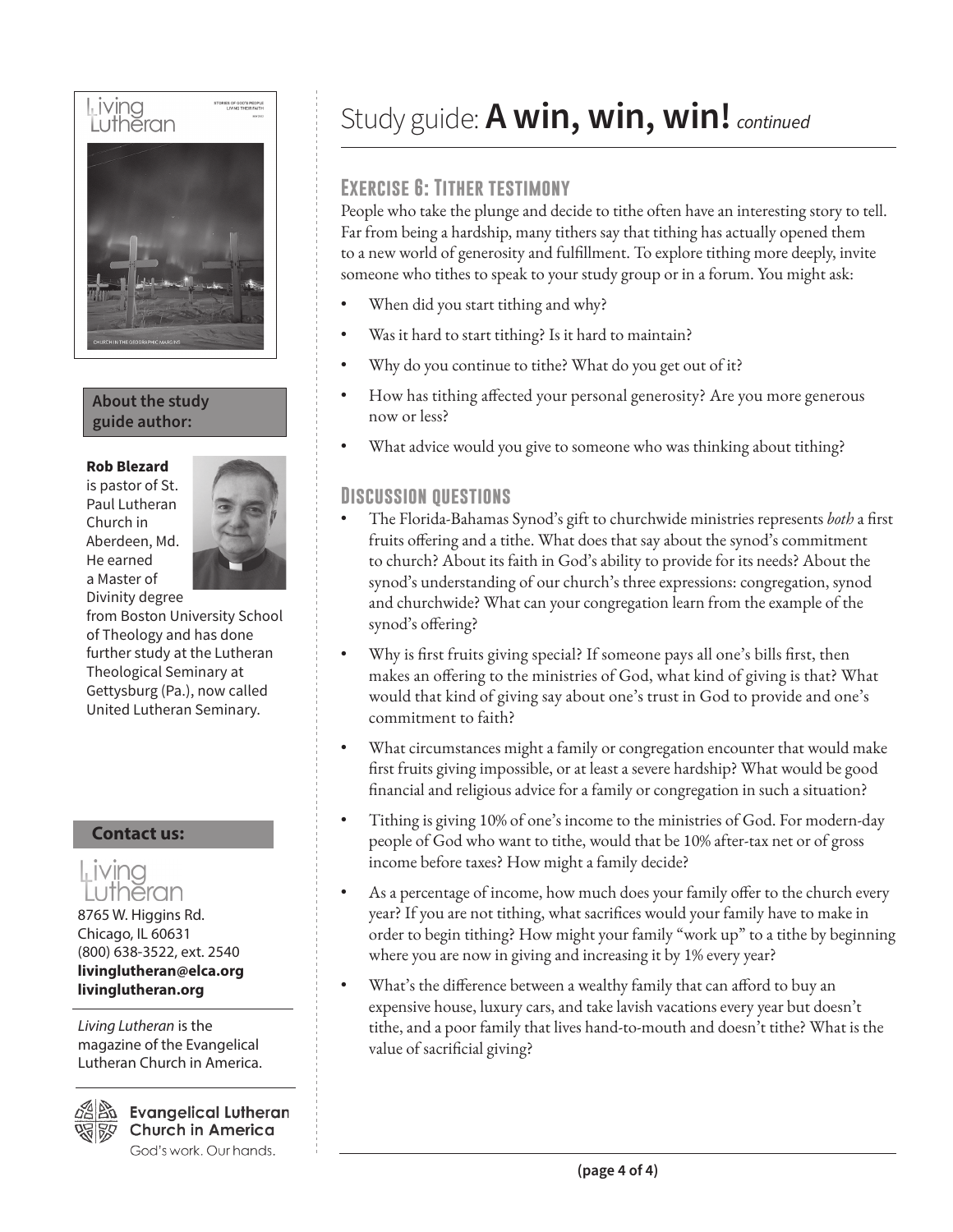



After the closure of St. James Evangelical Lutheran in Coral Gables, Fla., the Florida-Bahamas Synod found itself with nearly \$10 million from the sale of the congregation's property. Without skipping a beat, the synod council decided to give nearly one tenth of this to ELCA churchwide ministries.

"There really wasn't a debate," said Cheryl Stuart, who recently completed 12 years' service as synod vice president. "We have a history in the synod of giving first fruits—first fruits tithed to the church."

From the total offering of \$956,251, 60% was designated for specific ELCA ministries

and partners (30%, or \$286,875, to the ELCA's congregational vitality efforts and 10%, or \$95,625, each to Lutheran Disaster Response, Lutheran Immigration and Refugee Service, and ELCA Ethnic Specific and Multicultural Ministries). These were areas of special concern not only to the synod but also to the late ELCA Vice President Bill Horne, in whose memory the gift was made.

"These ministries that we gave the money to were exactly what he was passionate about, and a great way to honor his legacy," said Rob Rose, assistant to the bishop for administration in the Florida-Bahamas Synod.